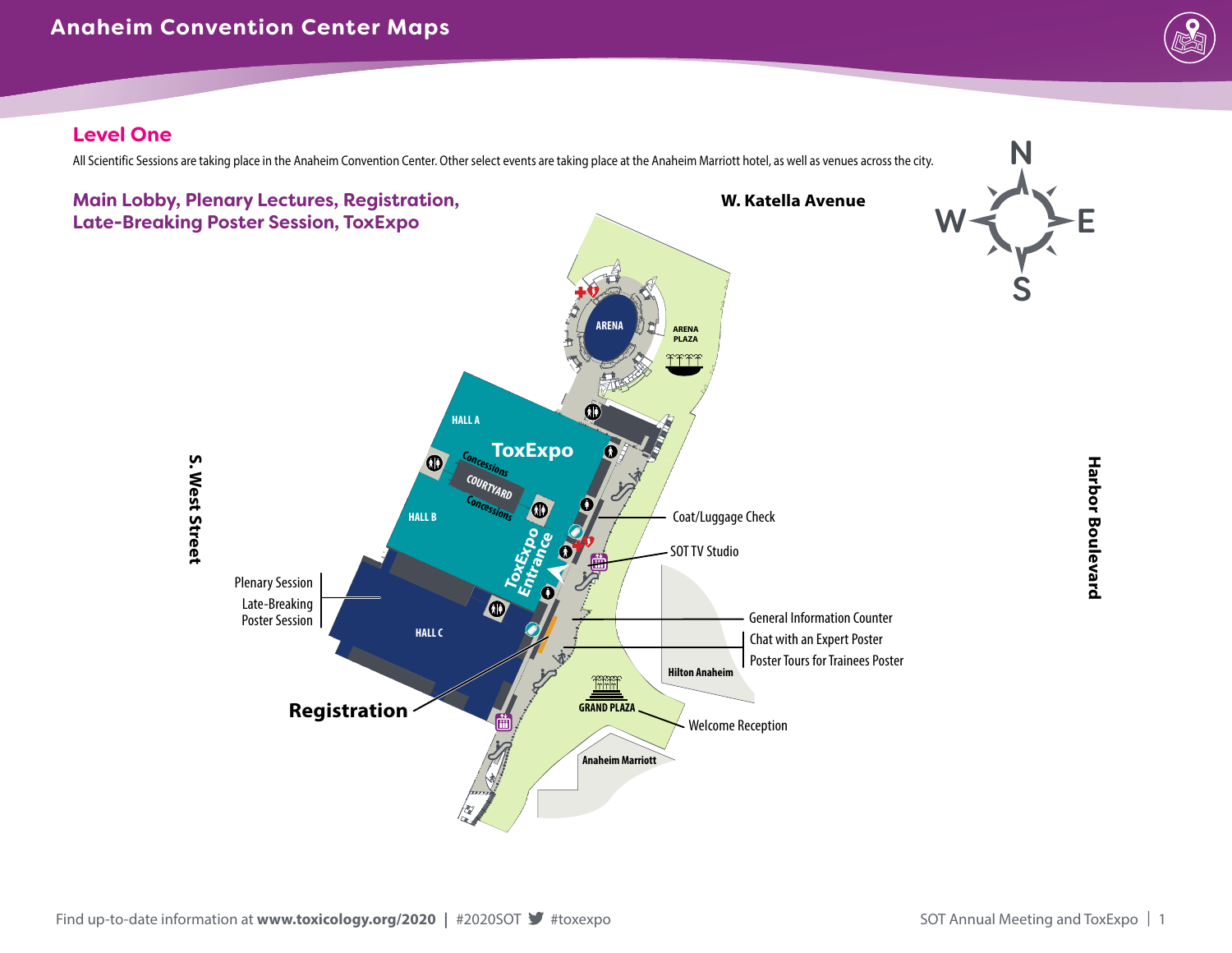# **Anaheim Convention Center Maps**



**Level Two**

**Exhibitor-Hosted Sessions, Scientific Sessions**

**S. West Street**

S. West Street